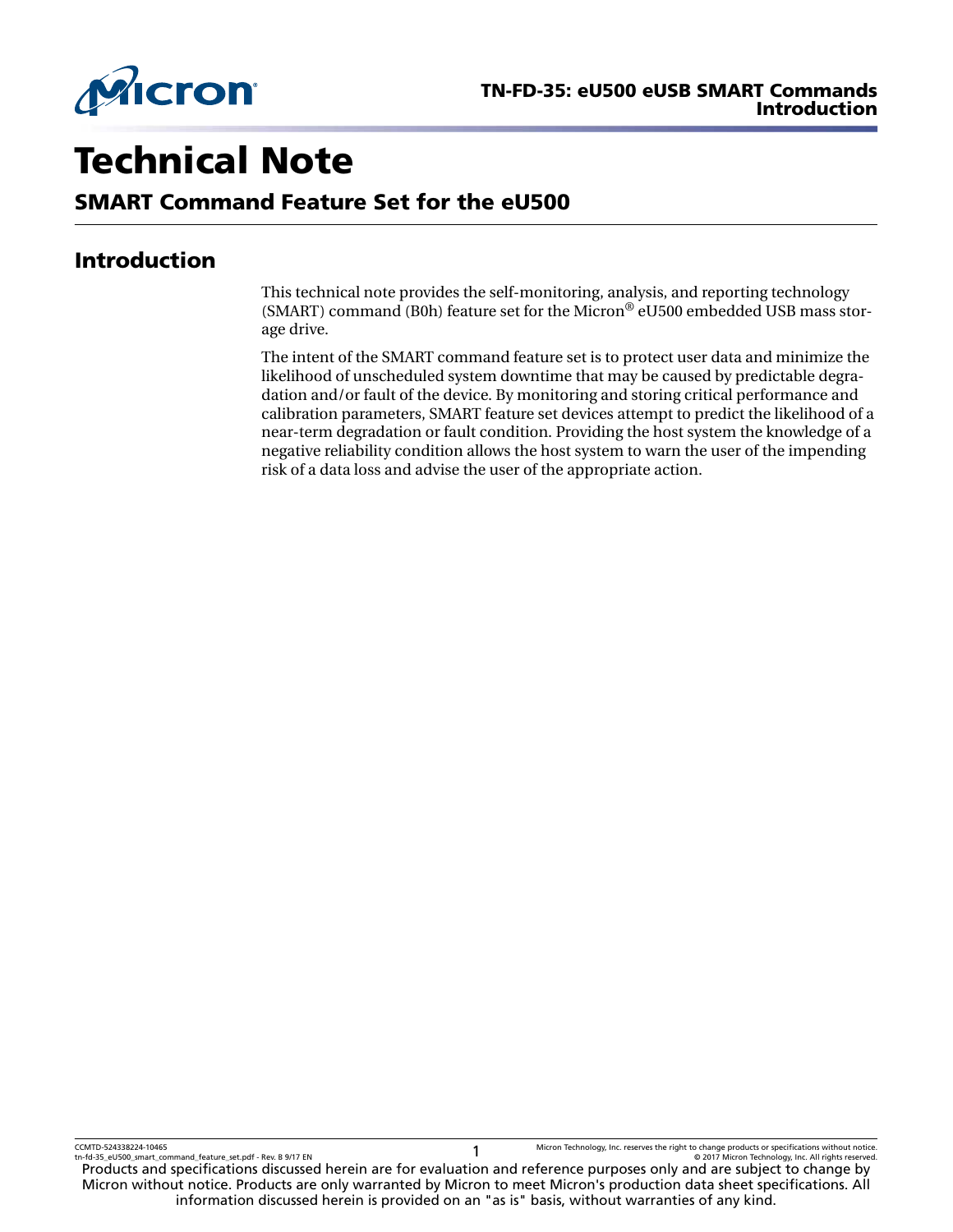

# SMART Command Operation

SMART command communication to the eU500 device is conducted using SCSI/ATA PASS-THROUGH commands. These SMART commands can be accessed using either of the SCSI ATA pass-through opcodes and associated transfer lengths shown in the following table.

#### Table 1: SCSI ATA PASS-THROUGH Commands

| <b>SCSI Command</b>         | <b>OpCode</b> | <i><b>Description</b></i>                                   |
|-----------------------------|---------------|-------------------------------------------------------------|
| <b>ATA PASS-THROUGH(12)</b> | A1h           | <b>Provides a method to send ATA commands to the device</b> |
| <b>ATA PASS-THROUGH(16)</b> | 85h           |                                                             |

The ATA pass-through module of the eU500 firmware supports ATA SMART commands, accessed with the B0h command code and then further selected using the appropriate feature register value. SMART commands with feature register values not shown in the following table are not supported by the eU500 and will be aborted.

#### Table 2: SMART Commands

|                                         |                  | <b>Sector</b> |                | <b>LBA</b>    | <b>LBA</b>       | <b>Drive</b> |                  |
|-----------------------------------------|------------------|---------------|----------------|---------------|------------------|--------------|------------------|
| <b>Command</b>                          | <b>Feature</b>   | Count         | <b>LBA Low</b> | <b>Middle</b> | <b>High</b>      | <b>Head</b>  | <b>Command</b>   |
| SMART READ DATA                         | D <sub>0</sub> h | 01h           | XХ             | 4Fh           | C <sub>2</sub> h | E0h          | B <sub>0</sub> h |
| <b>ISMART READ ATTRIBUTE THRESHOLDS</b> | D <sub>1</sub> h | 01h           | XX             | 4Fh           | C <sub>2</sub> h | E0h          | B <sub>0</sub> h |
| <b>SMART ENABLE OPERATIONS</b>          | D8h              | xх            | XХ             | 4Fh           | C <sub>2</sub> h | E0h          | B <sub>0</sub> h |
| <b>SMART DISABLE OPERATIONS</b>         | D <sub>9</sub> h | XX            | XХ             | 4Fh           | C <sub>2</sub> h | E0h          | B <sub>0</sub> h |
| SMART RETURN STATUS                     | <b>DAh</b>       | XX            | XХ             | 4Fh           | C <sub>2</sub> h | E0h          | B <sub>0</sub> h |

#### Table 3: SMART Command Register Addressing – Input Versus Output

| <b>Offset Address</b> | Input         | <b>Output</b> | <b>Value Type</b> |
|-----------------------|---------------|---------------|-------------------|
| 00h                   | Data          | Data          | Word              |
| 01 <sub>h</sub>       | Feature       | Error         | Byte              |
| 02h                   | Sector count  | Sector count  | <b>Byte</b>       |
| 03h                   | Sector number | Sector number | Byte              |
| 04h                   | LBA low       | LBA low       | Byte              |
| 05h                   | LBA high      | LBA high      | Byte              |
| 06h                   | Drive head    | Drive head    | Byte              |
| 07h                   | Command       | <b>Status</b> | Byte              |

Note: 1. Input = from host to device; output = from device to host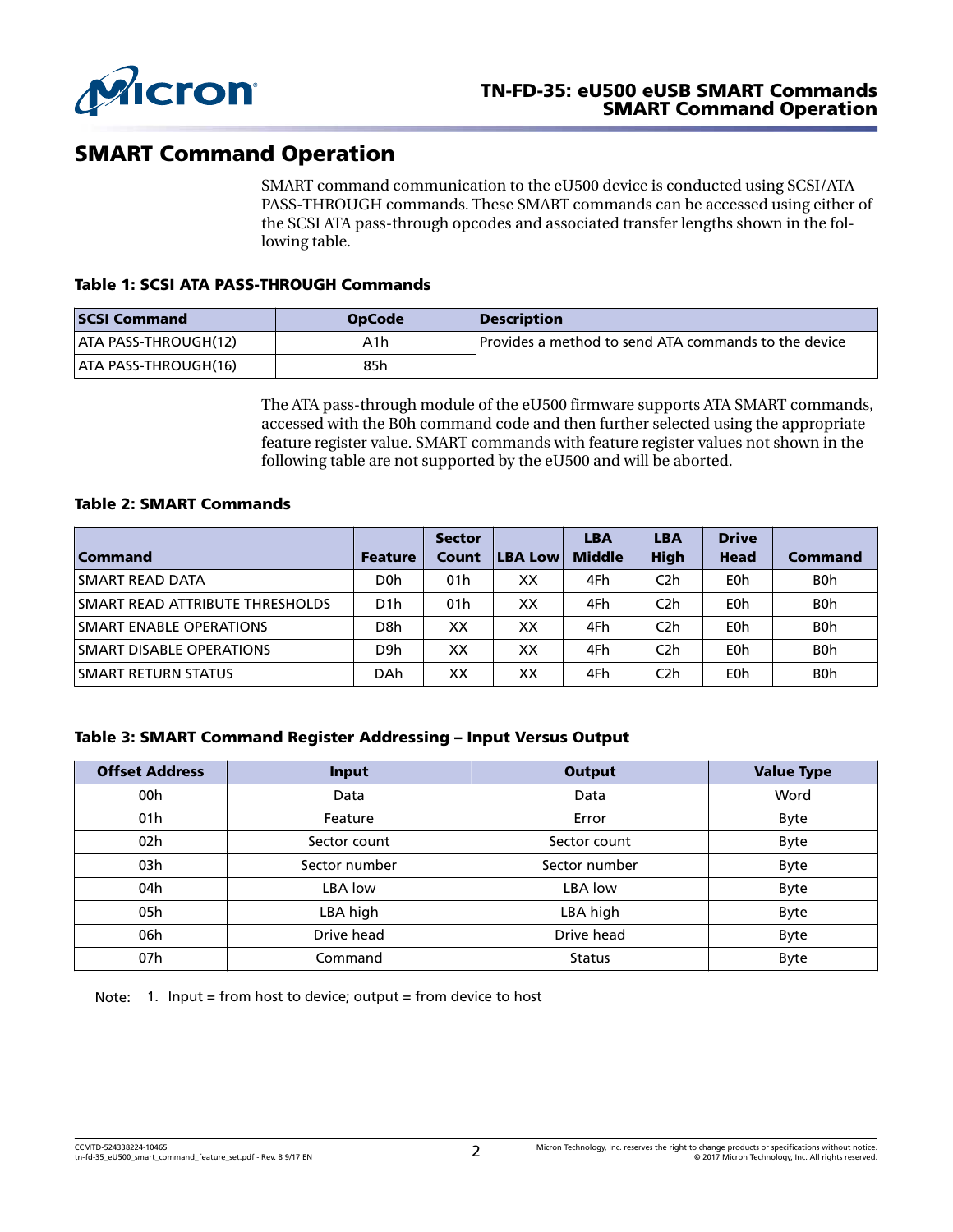

# SMART READ DATA Command

## Protocol PIO Data-In

#### Table 4: Input

| <b>Register</b> |            | 6                |  |   | З           |   |   |   |
|-----------------|------------|------------------|--|---|-------------|---|---|---|
| Feature         |            | D <sub>0</sub> h |  |   |             |   |   |   |
| Sector count    |            | 01 <sub>h</sub>  |  |   |             |   |   |   |
| Sector number   |            | XX               |  |   |             |   |   |   |
| <b>LBA</b> low  |            | 4Fh              |  |   |             |   |   |   |
| LBA high        |            | C <sub>2</sub> h |  |   |             |   |   |   |
| Drive head      |            |                  |  | 0 | $\mathbf 0$ | 0 | 0 | O |
| Command         | <b>B0h</b> |                  |  |   |             |   |   |   |

## Description

Command is aborted if either the signature in the LBA low or LBA high register is invalid, or if the SMART commands are disabled. This is an input-only command and does not return output values. In the 512 bytes returned by the SMART READ DATA command, bytes 0–361 (169h) contain the SMART attribute data and are marked as vendorspecific in the ATA8–ACS2 and ACS3 specifications.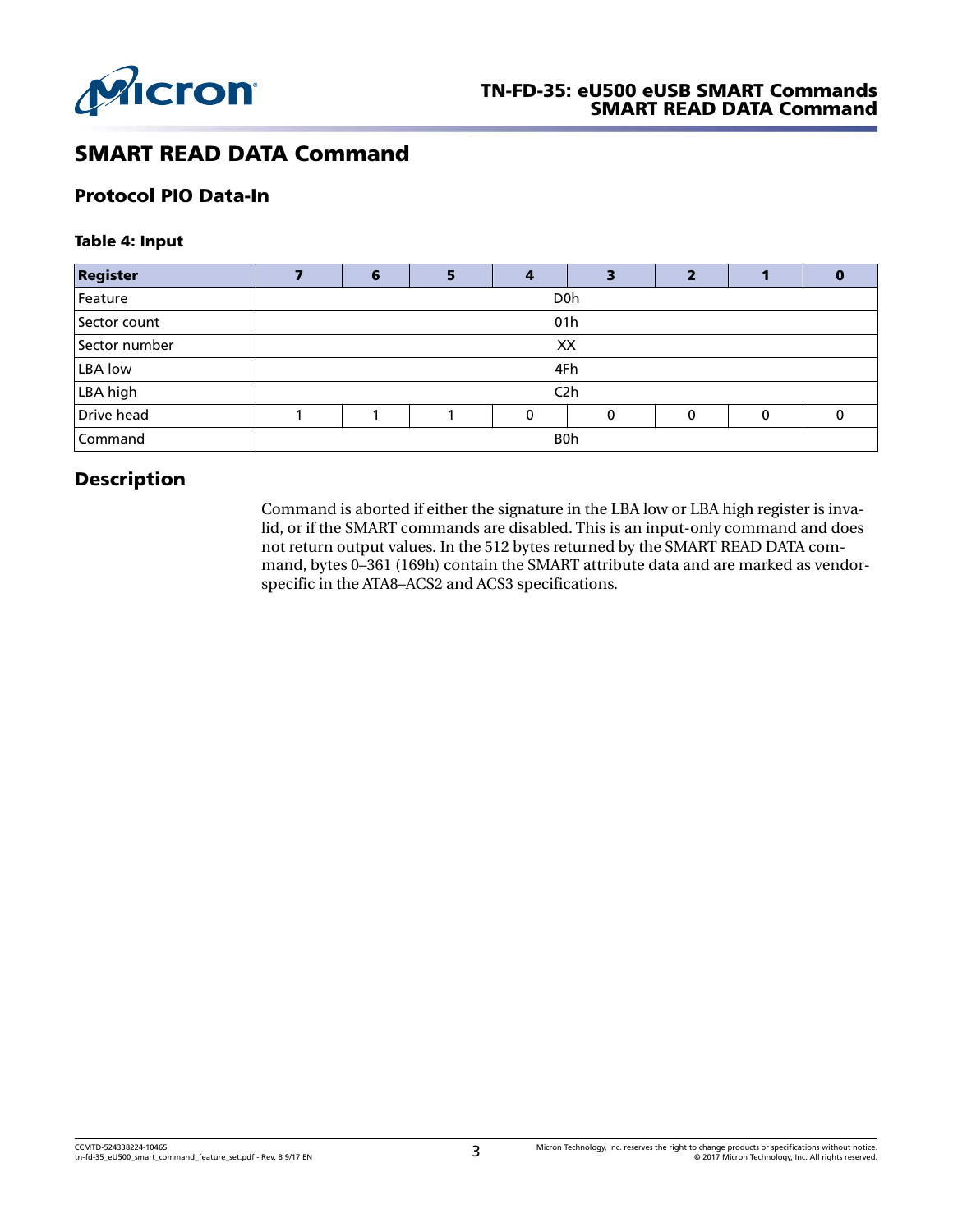

# SMART READ ATTRIBUTE THRESHOLDS Command

## Protocol PIO Data-In

#### Table 5: Input

| <b>Register</b> | 6                |  |   |   |   |             |   |  |
|-----------------|------------------|--|---|---|---|-------------|---|--|
| Feature         | D <sub>1</sub> h |  |   |   |   |             |   |  |
| Sector count    | 01h              |  |   |   |   |             |   |  |
| Sector number   | XX               |  |   |   |   |             |   |  |
| <b>LBA</b> low  | 4Fh              |  |   |   |   |             |   |  |
| LBA high        | C <sub>2</sub> h |  |   |   |   |             |   |  |
| Drive head      |                  |  | Λ | 0 | 0 | $\mathbf 0$ | U |  |
| Command         | B0h              |  |   |   |   |             |   |  |

## Description

This command is aborted if either the signature in the LBA low or LBA high register is invalid, or if the SMART commands are disabled. This is an input-only command and does not return output values. Not all attributes have associated thresholds; available thresholds are listed in the SMART Attribute sections of this technical note.

# SMART ENABLE OPERATIONS Command

## Protocol Non-Data

#### Table 6: Input

| <b>Register</b> |     | ю                |  |   |             |   |   |  |  |
|-----------------|-----|------------------|--|---|-------------|---|---|--|--|
| Feature         |     | D <sub>8</sub> h |  |   |             |   |   |  |  |
| Sector count    |     | XX               |  |   |             |   |   |  |  |
| LBA number      |     | XX               |  |   |             |   |   |  |  |
| LBA low         |     | 4Fh              |  |   |             |   |   |  |  |
| LBA high        |     | C <sub>2</sub> h |  |   |             |   |   |  |  |
| Drive head      |     |                  |  | 0 | $\mathbf 0$ | 0 | 0 |  |  |
| Command         | B0h |                  |  |   |             |   |   |  |  |

## Description

This command enables access to the SMART capabilities of the eU500. The SMART EN-ABLE OPERATIONS command is aborted if either the signature in the LBA low or LBA high register is invalid. This is an input-only command and does not return output values. The SMART enabled state is preserved by the device during all power and reset events.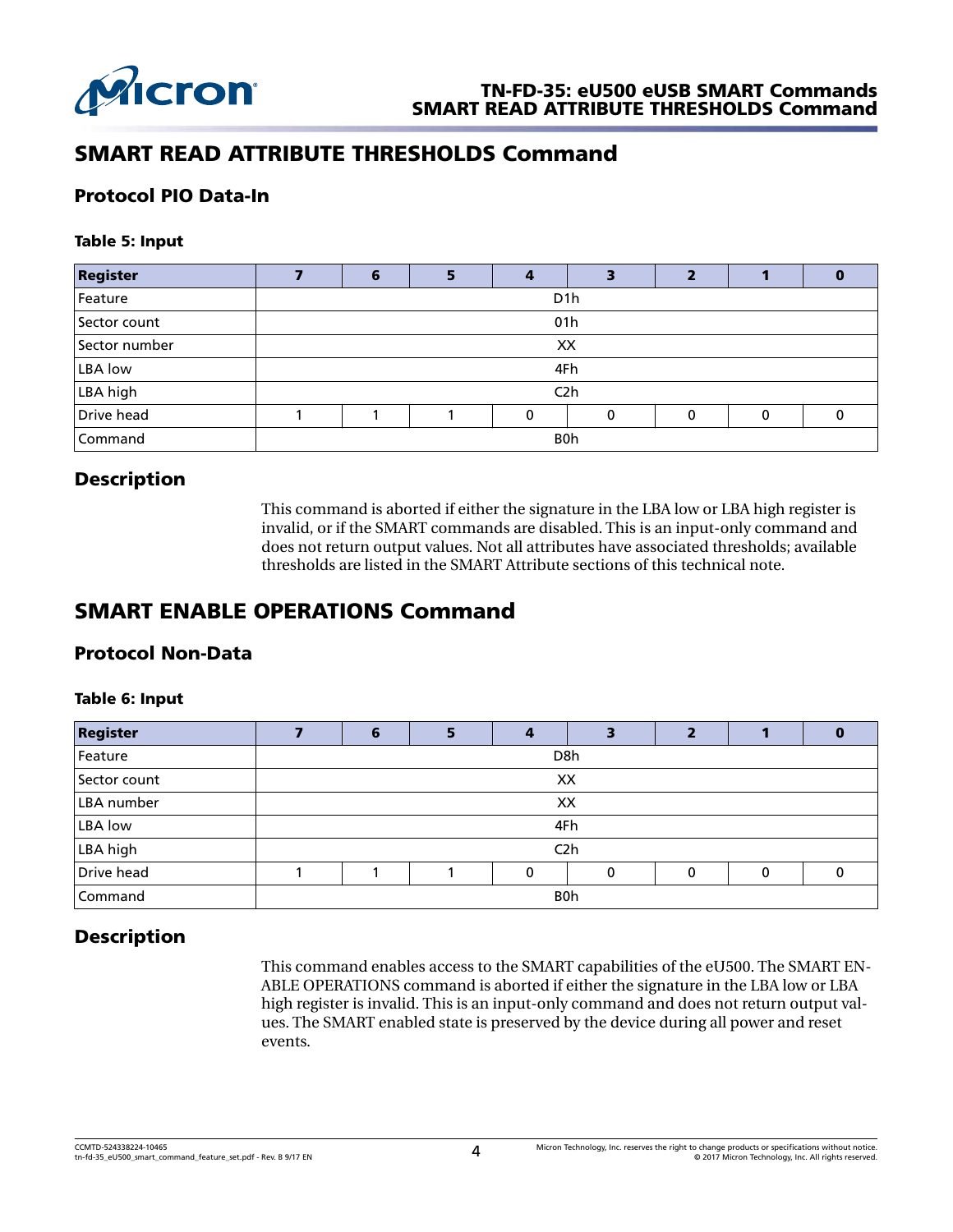

# SMART DISABLE OPERATIONS Command

#### Protocol Non-Data

#### Table 7: Input

| <b>Register</b> |     | 6                |  |   | э |   |   |  |
|-----------------|-----|------------------|--|---|---|---|---|--|
| Feature         |     | D <sub>9</sub> h |  |   |   |   |   |  |
| Sector count    |     | XX               |  |   |   |   |   |  |
| Sector number   |     | XX               |  |   |   |   |   |  |
| LBA low         |     | 4Fh              |  |   |   |   |   |  |
| LBA high        |     | C <sub>2</sub> h |  |   |   |   |   |  |
| Drive head      |     |                  |  | O | 0 | O | 0 |  |
| Command         | B0h |                  |  |   |   |   |   |  |

## Description

This command disables access to all SMART capabilities within the device. After receipt of this command by the device, with the exception of the SMART ENABLE OPERATIONS command, all other SMART commands including SMART DISABLE OPERATIONS commands are disabled and are command-terminated by the device. This is an input-only command and does not return output values. The SMART disabled state is preserved by the device during all power and reset events.

# SMART RETURN STATUS Command

## Protocol Non-Data

#### Table 8: Input

| <b>Register</b> |            | 6                |  |          |          |          |   | o |  |
|-----------------|------------|------------------|--|----------|----------|----------|---|---|--|
| Feature         |            | DAh              |  |          |          |          |   |   |  |
| Sector count    |            | XX               |  |          |          |          |   |   |  |
| Sector number   |            | XX               |  |          |          |          |   |   |  |
| LBA low         |            | 4Fh              |  |          |          |          |   |   |  |
| LBA high        |            | C <sub>2</sub> h |  |          |          |          |   |   |  |
| Drive head      |            |                  |  | $\Omega$ | $\Omega$ | $\Omega$ | 0 |   |  |
| Command         | <b>B0h</b> |                  |  |          |          |          |   |   |  |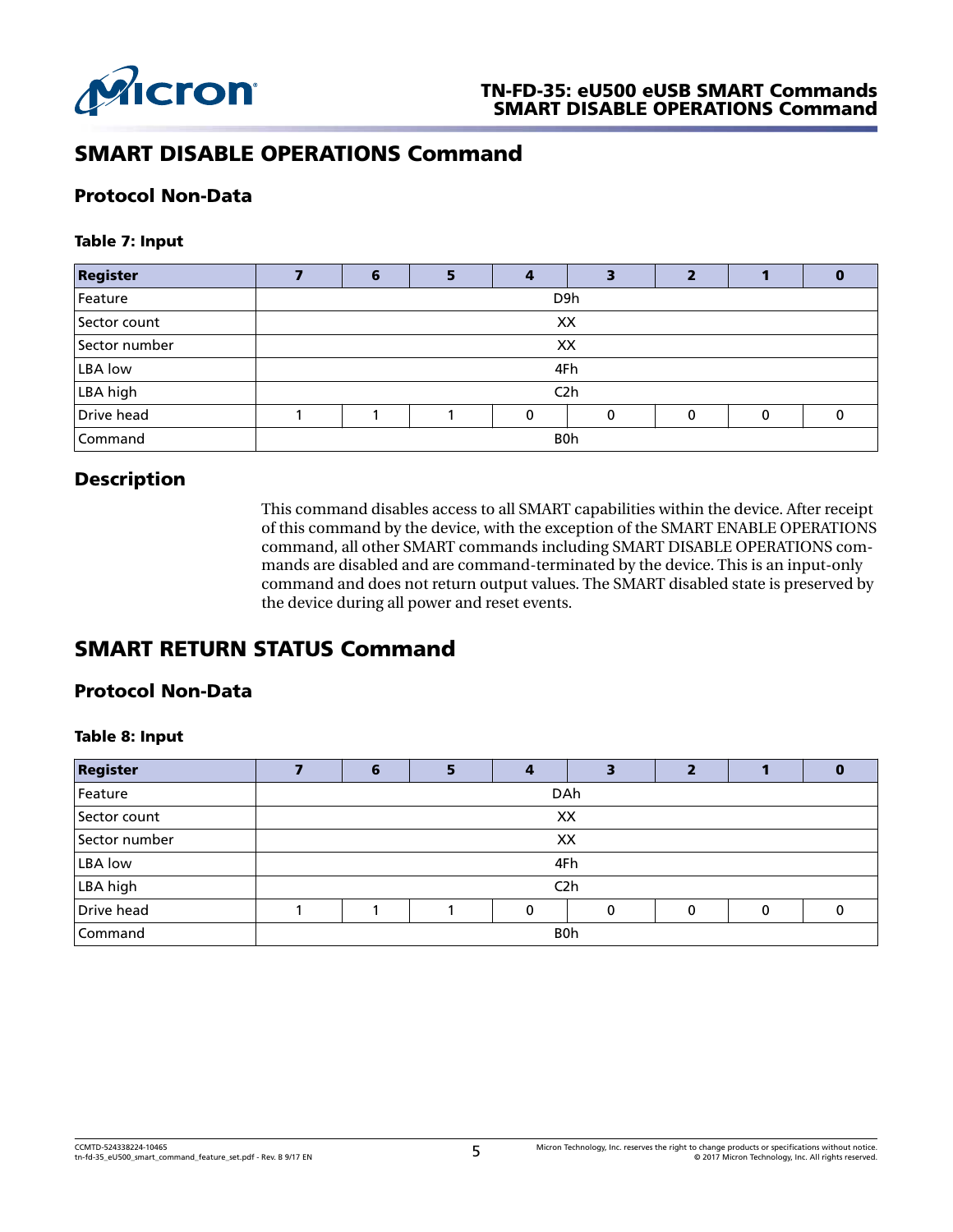

#### TN-FD-35: eU500 eUSB SMART Commands SMART RETURN STATUS Command

#### Table 9: Normal Output

| <b>Register</b> | 6                | в |  | З |  |  |  |  |
|-----------------|------------------|---|--|---|--|--|--|--|
| Error           | XX               |   |  |   |  |  |  |  |
| Sector count    | XX               |   |  |   |  |  |  |  |
| Sector number   | XX               |   |  |   |  |  |  |  |
| LBA low         | 4Fh              |   |  |   |  |  |  |  |
| LBA high        | C <sub>2</sub> h |   |  |   |  |  |  |  |
| Drive head      | XX               |   |  |   |  |  |  |  |
| Status          | XX               |   |  |   |  |  |  |  |

#### Table 10: Trip Output

| <b>Register</b> |    | 6   | E. | 4  | э |  |  | υ |  |
|-----------------|----|-----|----|----|---|--|--|---|--|
| Error           |    |     |    | XX |   |  |  |   |  |
| Sector count    |    | XX  |    |    |   |  |  |   |  |
| Sector number   |    | XX  |    |    |   |  |  |   |  |
| <b>LBA</b> low  |    | F4h |    |    |   |  |  |   |  |
| LBA high        |    | 2Ch |    |    |   |  |  |   |  |
| Drive head      |    | XX  |    |    |   |  |  |   |  |
| Status          | XX |     |    |    |   |  |  |   |  |

## Description

This command checks the device reliability status. In the normal output case, all SMART attribute values are currently higher than the threshold value associated with the attribute. If no threshold exceeded condition exists, the device will set the LBA low register to 4Fh and the LBA high register to C2h.

In the trip output case, at least a single SMART attribute value has fallen below the threshold value associated with the attribute. If a threshold exceeded condition exists for the spare block count attribute, spare block count worst channel attribute, or erase count attribute, the device sets the LBA low register to F4h and the LBA high register to 2Ch.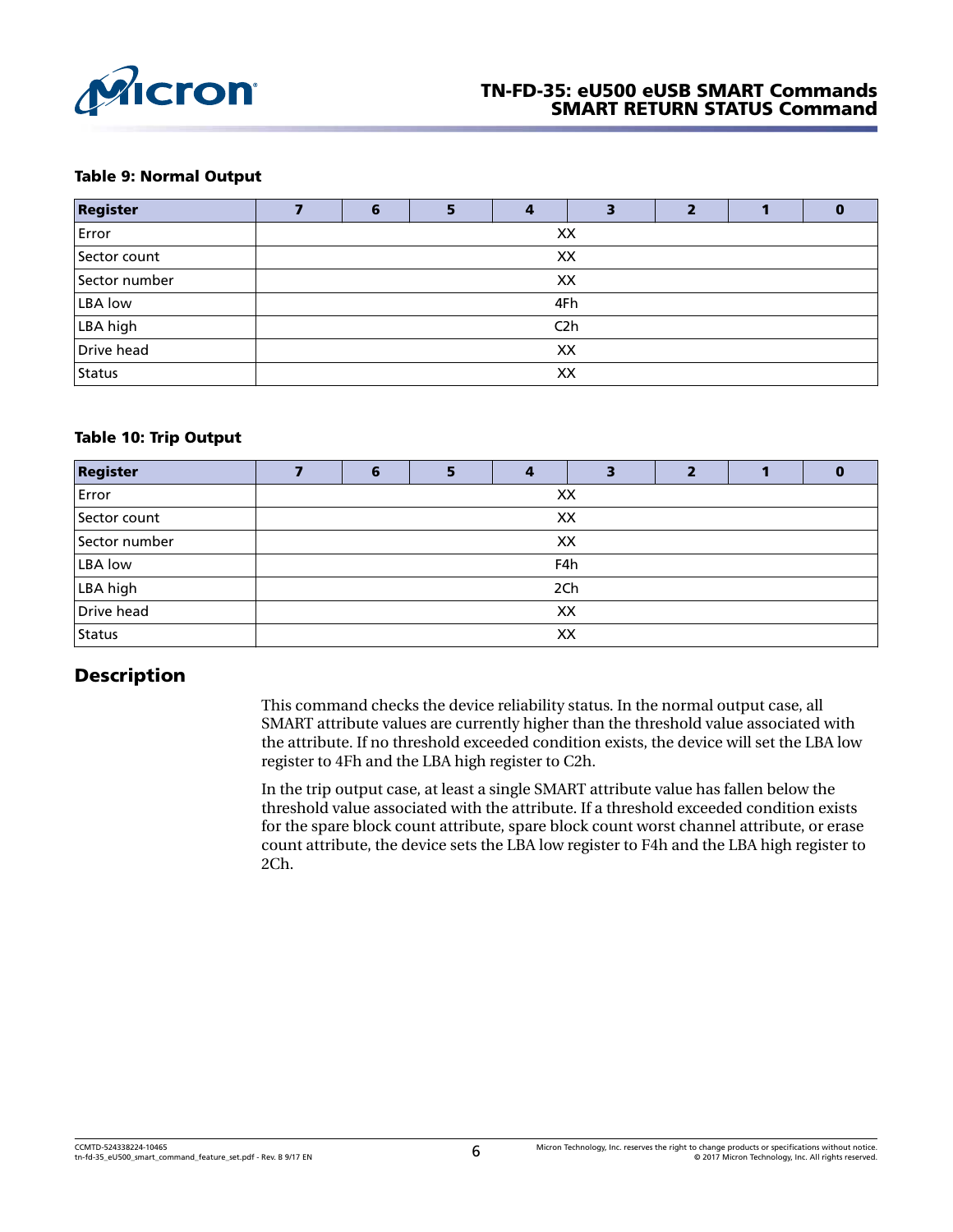

## SMART Attributes

A SMART attribute is retrieved by the host issuing the SMART READ DATA (D0h) command. In the 512 bytes returned by the SMART READ DATA command, bytes 0–361 (169h) are marked as vendor-specific in the ATA8-ACS2 and ACS3 specifications. These bytes contain the SMART attribute data.

#### Table 11: SMART Attribute Table Layout

| <b>Byte Offset</b>     | <b>Length (Bytes)</b> | <b>Description</b>                        |
|------------------------|-----------------------|-------------------------------------------|
|                        |                       | SMART structure version (vendor-specific) |
|                        | 12                    | <b>SMART</b> attribute entry 1            |
| $2 + 12$               | 12                    | <b>SMART attribute entry 2</b>            |
| $\cdots$               | .                     | .                                         |
| $ 2 + (29 \times 12) $ | 12                    | SMART attribute entry 30                  |

Each attribute entry contains 12 bytes that are comprised of the following fields: ID, Flag, Current Value, Worst Value, Raw Data, and Reserved. There are no requirements on the order of the attributes in the table. The host can retrieve the corresponding thresholds for the spare block count attribute and the erase count attribute by issuing the SMART READ ATTRIBUTE THRESHOLDS command. The SMART READ ATTRIB-UTE command returns 512 bytes of data that the host can use to compare the threshold with the current value of each attribute. If the current value is less than or equal to the threshold, the device requires further attention from the system. This procedure is also called a SMART threshold trip and is only supported by the spare block count and erase count attributes.

| Table 12: SMART Attribute Threshold Table Layout |  |  |  |  |
|--------------------------------------------------|--|--|--|--|
|--------------------------------------------------|--|--|--|--|

| <b>Byte Offset</b>   | <b>Length (Bytes)</b> | <b>Description</b>                        |
|----------------------|-----------------------|-------------------------------------------|
|                      |                       | SMART structure version (vendor-specific) |
|                      | 12                    | SMART attribute threshold entry 1         |
| $2 + 12$             | 12                    | SMART attribute threshold entry 2         |
| .                    | $\cdots$              | $\cdot$                                   |
| $2 + (29 \times 12)$ | 12                    | SMART attribute threshold entry 30        |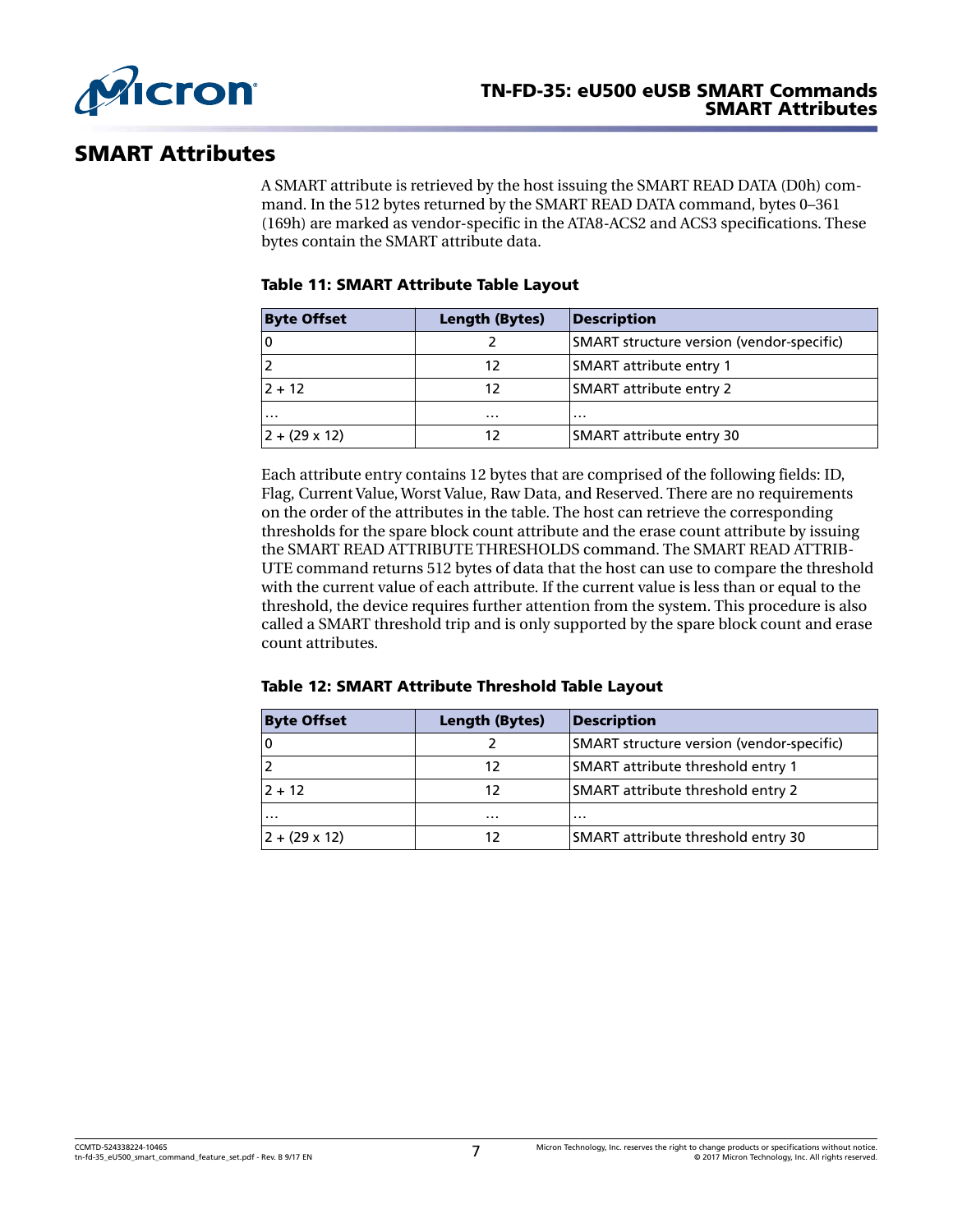

| <b>Attribute ID</b> | <b>Hex ID</b>    | <b>SMART Attribute Name</b>              | <b>Description</b>                                                                 |
|---------------------|------------------|------------------------------------------|------------------------------------------------------------------------------------|
| 12                  | 0Ch              | Power-On Count                           | Count of power-on events                                                           |
| 194                 | C <sub>2</sub> h | Controller Temperature                   | Controller temperature in Celsius (°C)                                             |
| 196                 | C4h              | Spare Block Count                        | Initial and current number of total available NAND spare<br>blocks                 |
| 199                 | C7h              | <b>UDMA CRC Errors</b>                   | Dummy attribute not used in the eU500; included for legacy<br>reasons              |
| 203                 | CB <sub>h</sub>  | <b>Total ECC Errors</b>                  | All recorded ECC errors                                                            |
| 204                 | CC <sub>h</sub>  | <b>Total Correctable ECC Errors</b>      | Total recorded ECC errors that were corrected during the<br>life of the drive      |
| 213                 | D5h              | Spare Block Count - Worst<br><b>NAND</b> | Spare block count for the NAND with the lowest number of<br>remaining spare blocks |
| 214                 | D6h              | <b>Anchor Block Status</b>               | Total number of times the anchor block has been updated                            |
| 229                 | E5h              | Erase Count                              | Estimated number of total NAND block erases                                        |
| 232                 | E8h              | <b>Total Number of Reads</b>             | Total number of NAND READ commands                                                 |
| 241                 | F <sub>1</sub> h | <b>Total LBAs Written</b>                | Total amount of data written to the disk                                           |
| 242                 | F <sub>2</sub> h | Total LBAs Read                          | Total amount of data read from the disk                                            |

#### Table 13: SMART Attribute Summary

#### Table 14: SMART Attribute Response Format Summary

| <b>Byte Offset</b> | <b>Length (Bytes)</b> | <b>Field Name</b>    | <b>Data Description</b>                                                                                                                                                                                                                                                                                            |
|--------------------|-----------------------|----------------------|--------------------------------------------------------------------------------------------------------------------------------------------------------------------------------------------------------------------------------------------------------------------------------------------------------------------|
| 0                  |                       | ID                   | 01h–FFh are valid entries; 00h are invalid entries                                                                                                                                                                                                                                                                 |
|                    | $\mathcal{P}$         | Flag                 | Bit 0: Prefailure/advisory bit. Applicable only when the current value<br>is less than or equal to its threshold<br>$0 =$ Advisory: The device has exceeded its intended design life<br>$=$ Prefailure: The device is distressed and is about to fail                                                              |
|                    |                       |                      | <b>Bit 1:</b> Online collection bit<br>$0 = Not used$<br>$=$ Attribute is updated online during normal operation<br>Bit 2-15: Reserved                                                                                                                                                                             |
| 3                  |                       | <b>Current Value</b> | Normalized (normally from the raw data) attribute value. 1–253<br>(FDh) are valid entries; 0, FEh, and FFh are invalid entries. This value<br>can be compared to the threshold set by the device. The device<br>should collect enough data before updating the normalized value to<br>ensure statistical validity. |
| 4                  |                       | <b>Worst Value</b>   | Worst ever normalized value. 1-253 (FDh) are valid entries; 0, FEh,<br>and FFh are invalid entries                                                                                                                                                                                                                 |
| 5                  | 6                     | Raw Data             | Vendor- and/or attribute-specific                                                                                                                                                                                                                                                                                  |
| 11                 |                       | Reserved             | 00h                                                                                                                                                                                                                                                                                                                |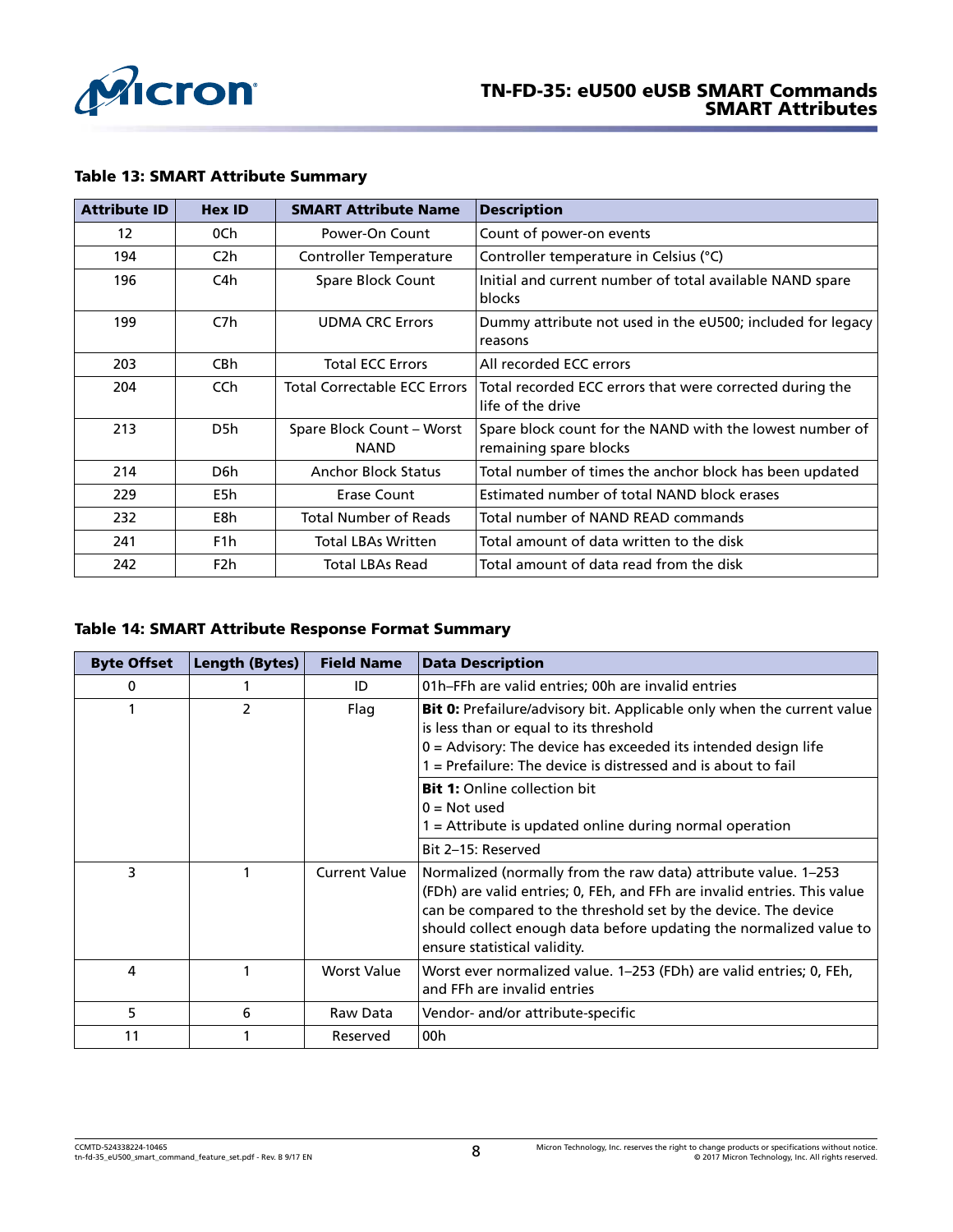

# SMART Attribute: Power-On Count (ID 12)

## Attribute Flags (0002h)

- Advisory =  $0$
- Online  $= 1$

## Attribute Threshold (8 bits)

Threshold is set to 00h and not used as a threshold trip parameter.

#### Current Value (8 bits)

This value is always 100% (64h).

#### Worst Value (8 bits)

This value is always 100% (64h).

#### Raw Data (48 bits)

This value is the number of power-on events in byte offsets 5–8 experienced over the life of the eU500.

#### Reserved (8 bits)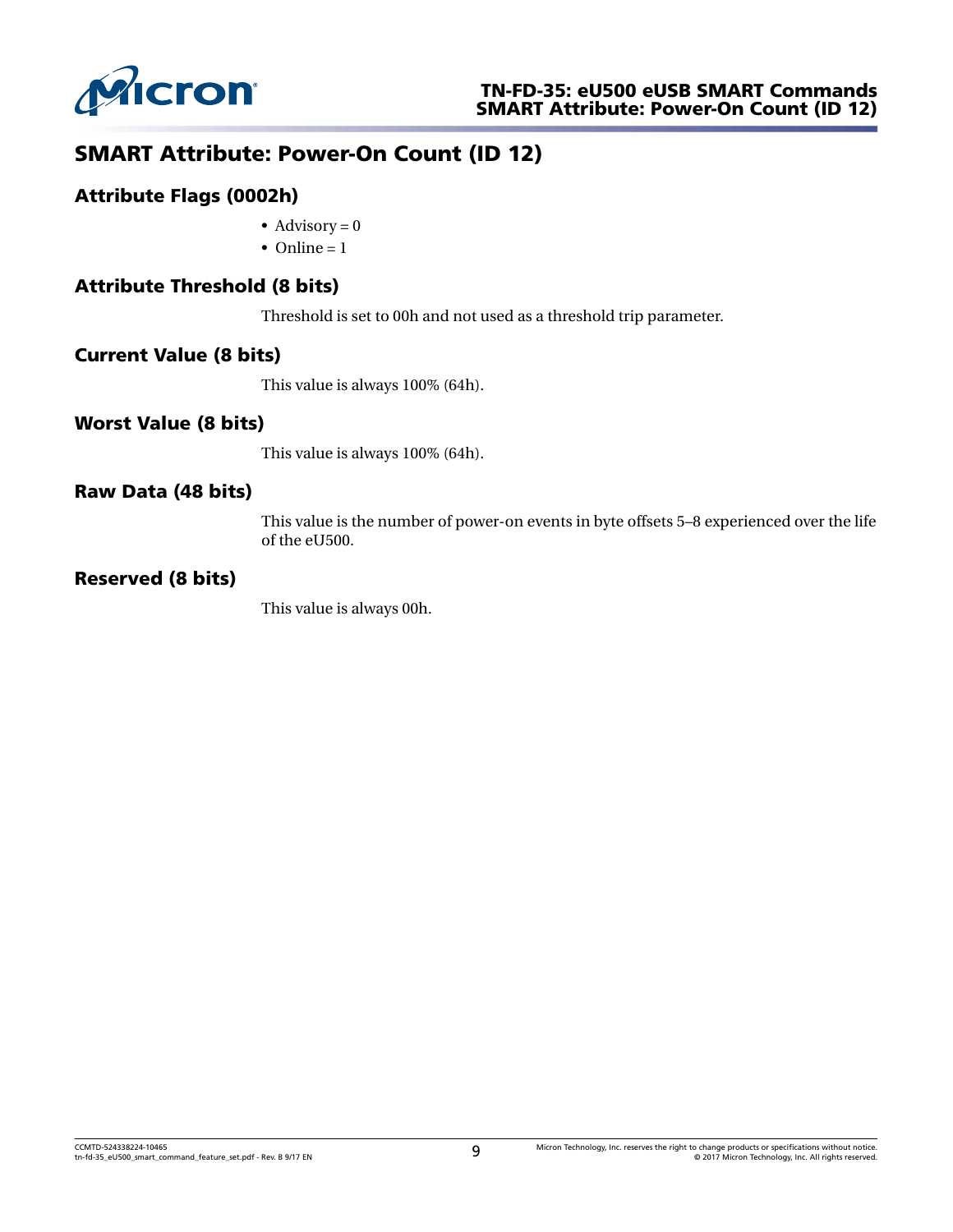

# SMART Attribute: Controller Temperature (ID 194)

#### Attribute Flags (0002h)

- Advisory  $= 0$
- Online  $= 1$

#### Attribute Threshold (8 bits)

Threshold is set to 00h and not used as a threshold trip parameter.

#### Current Value (8 bits)

This value is the current temperature in Celsius (°C) of the eU500 controller.

#### Worst Value (8 bits)

This value is the maximum temperature in Celsius (°C) of the eU500 controller.

#### Raw Data (48 bits)

The current temperature of the eU500 controller is stored in byte offset 5, the minimum controller temperature is stored in byte offset 6, and the maximum controller temperature is stored in byte offset 7. All temperatures are in Celsius (°C) and are updated every four seconds during normal operation of the eU500 device.

#### Reserved (8 bits)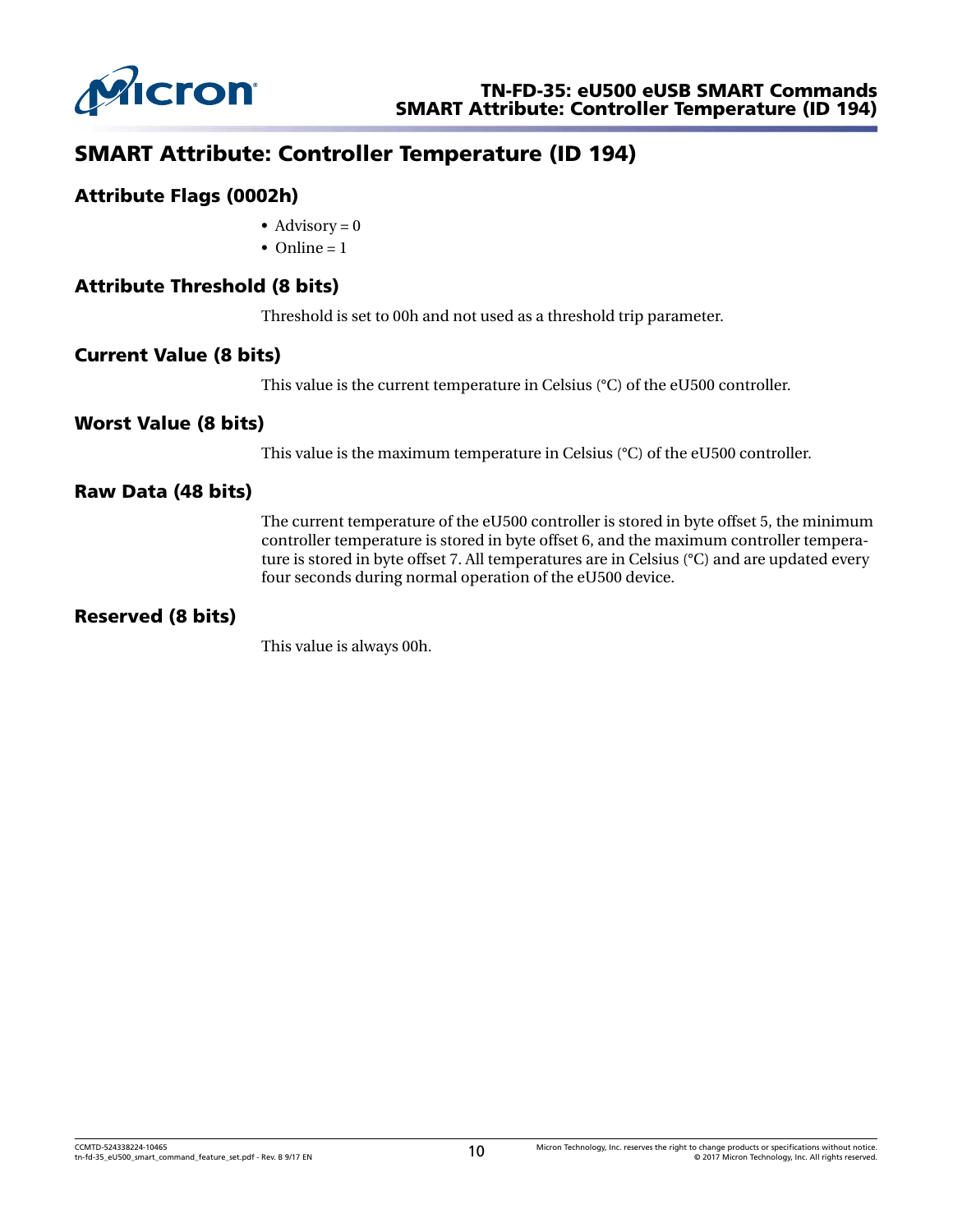

# SMART Attribute: Spare Block Count (ID 196)

#### Attribute Flags (0003h)

- Prefailure  $= 1$
- Online  $= 1$

## Attribute Threshold (8 bits)

The threshold for this attribute is set to 10% (0Ah) and is issued as a threshold trip parameter. If a threshold exceeded condition exists for the spare block count attribute, the device sets the LBA low register to F4h and the LBA high register to 2Ch, which can be read through the SMART return status feature.

## Current Value (8 bits)

This value is calculated as:

100 All Current Spare Blocks<br>All Initial Spare Blocks

This attribute is used for the SMART RETURN STATUS command. If the value in this field is less than the spare block threshold (currently fixed at 10% [0Ah]), the SMART RE-TURN STATUS command indicates a threshold exceeded condition. The initial value is 100% (64h).

## Worst Value (8 bits)

This value is always equivalent to the Current Value.

#### Raw Data (48 bits)

The sum of the initial number of all eU500 spare blocks is stored in byte offsets 5–7. The sum of the current number of eU500 spare blocks is stored in byte offsets 8–10.

## Reserved (8 bits)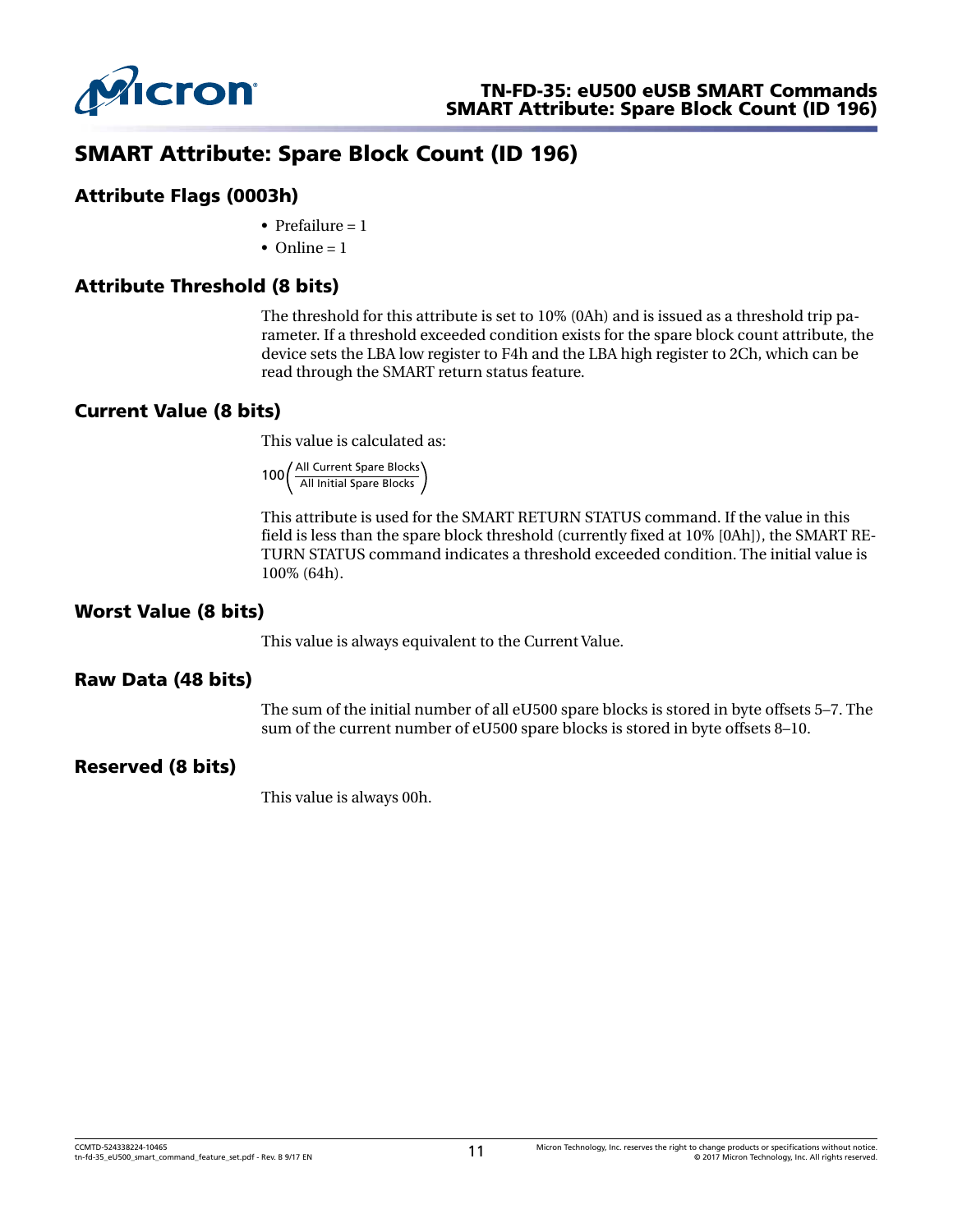

# SMART Attribute: UDMA CRC Errors (ID 199)

#### Attribute Flags (0002h)

- Advisory =  $0$
- Online  $= 1$

## Attribute Threshold (8 bits)

Threshold is set to 00h and not used as a threshold trip parameter.

#### Current Value (8 bits)

This value is always 100% (64h).

#### Worst Value (8 bits)

This value is always 100% (64h).

#### Raw Data (48 bits)

This value is always 0% (0000h). This attribute is only included for legacy reasons; all fields in this attribute contain static data.

#### Reserved (8 bits)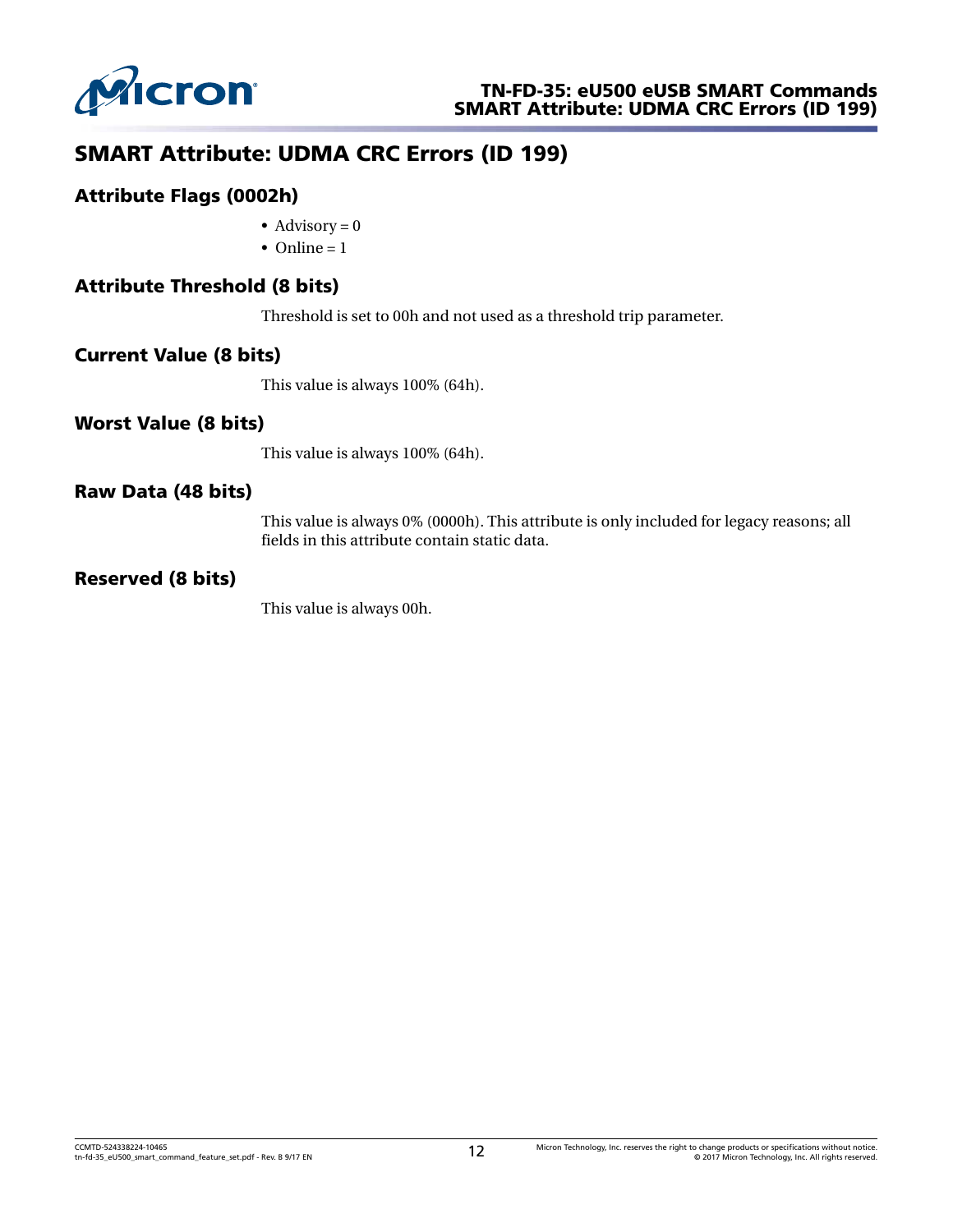

# SMART Attribute: Total ECC Errors (ID 203)

#### Attribute Flags (0002h)

- Advisory  $= 0$
- Online  $= 1$

## Attribute Threshold (8 bits)

Threshold is set to 00h and not used as a threshold trip parameter.

#### Current Value (8 bits)

This value is always 100% (64h).

#### Worst Value (8 bits)

This value is always 100% (64h).

#### Raw Data (48 bits)

The total number of both correctable and uncorrectable ECC errors for the device are stored in byte offsets 5–8. This attribute provides the total number of ECC errors that have occurred during flash READ commands during firmware runtime. This attribute is not used for the SMART RETURN STATUS command.

#### Reserved (8 bits)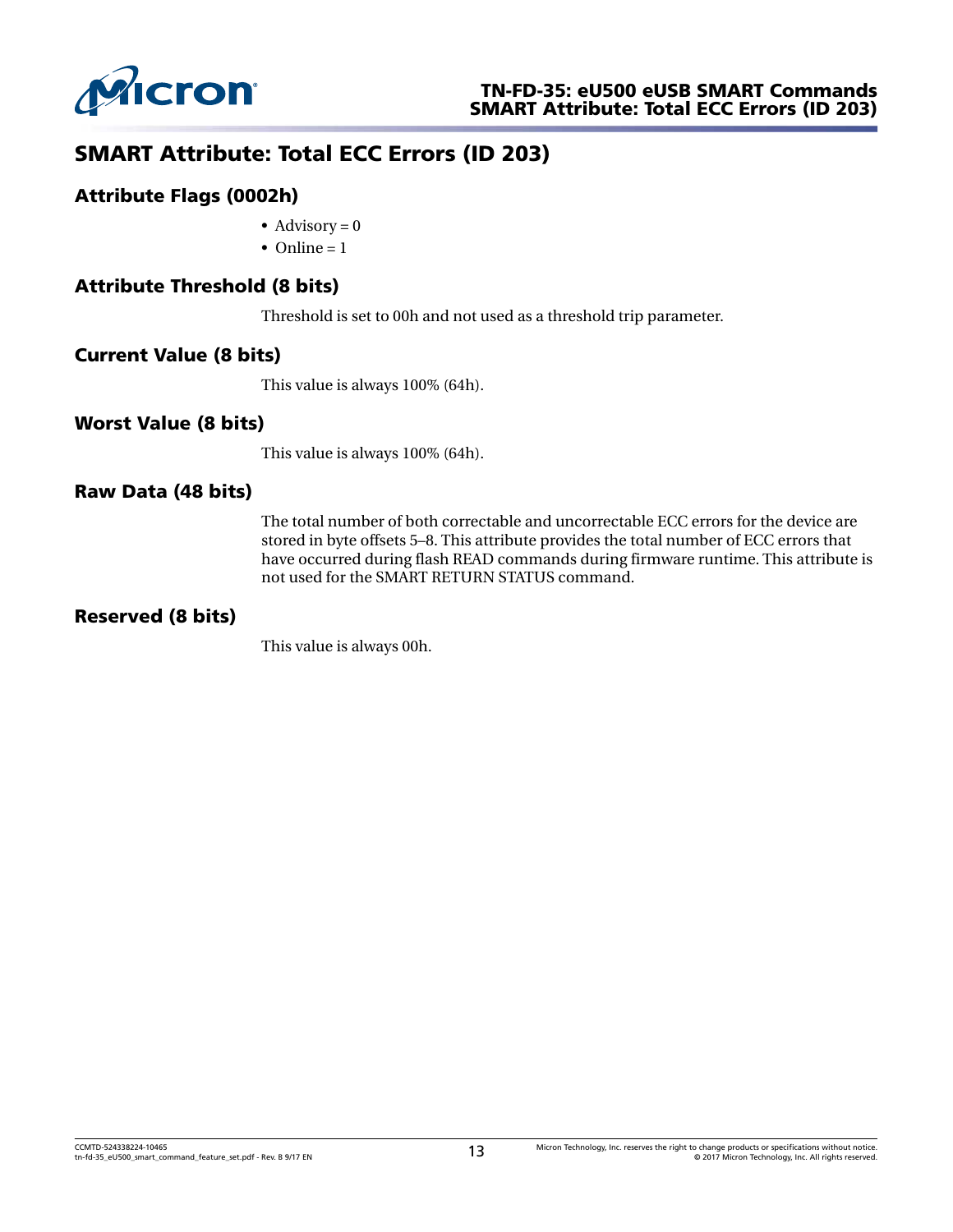

# SMART Attribute: Total Correctable ECC Errors (ID 204)

#### Attribute Flags (0002h)

- Advisory  $= 0$
- Online  $= 1$

#### Attribute Threshold (8 bits)

Threshold is set to 00h and not used as a threshold trip parameter.

#### Current Value (8 bits)

This value is always 100% (64h).

#### Worst Value (8 bits)

This value is always 100% (64h).

#### Raw Data (48 bits)

The total number of correctable ECC errors for the device is stored in byte offsets 5-8. This attribute provides the total number of correctable ECC errors that have occurred during flash READ commands during firmware runtime. This attribute is not used for the SMART RETURN STATUS command.

#### Reserved (8 bits)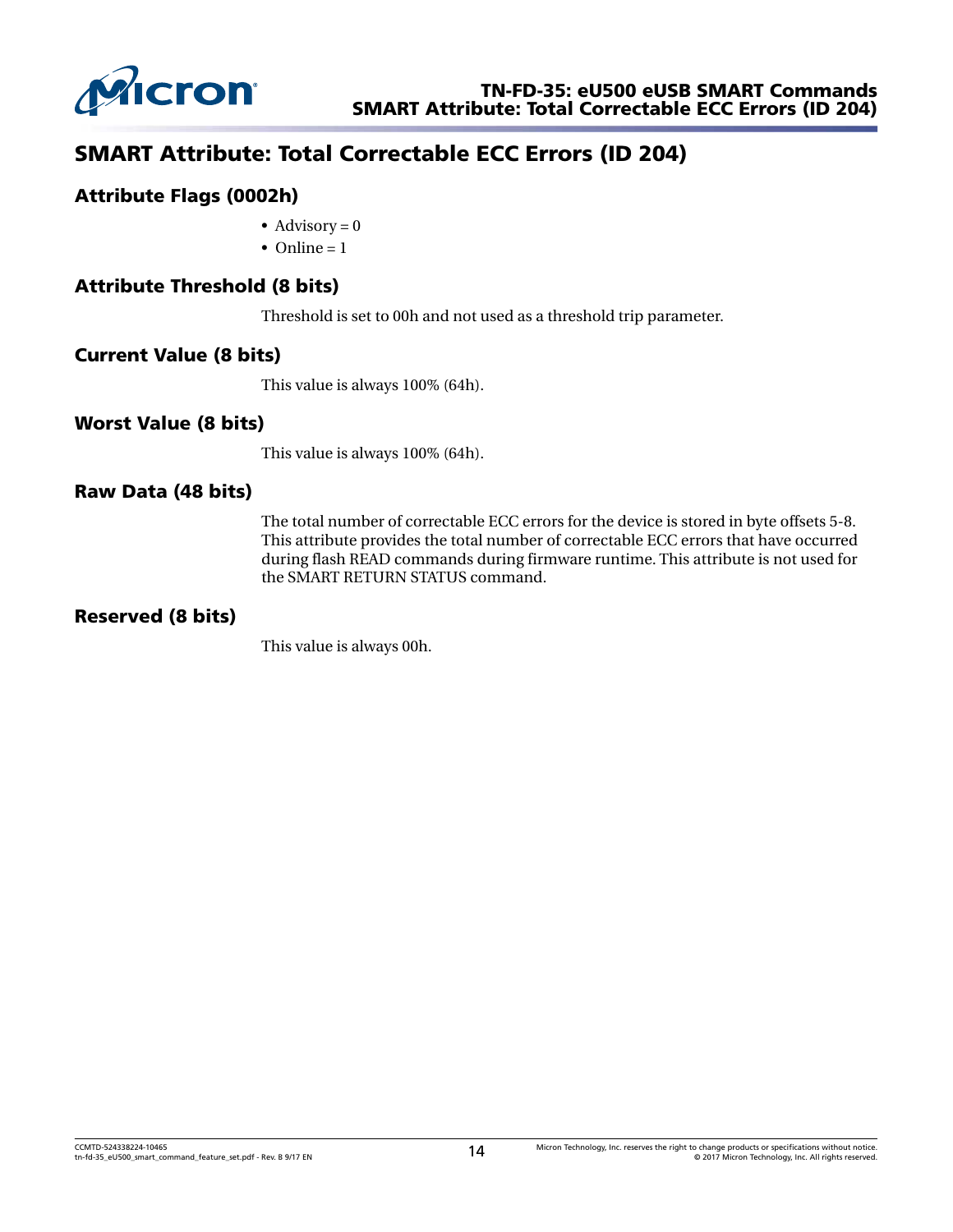

# SMART Attribute: Spare Block Count – Worst NAND (ID 213)

#### Attribute Flags (0003h)

- Prefailure  $= 1$
- Online  $= 1$

## Attribute Threshold (8 bits)

The threshold is set to 10% (0Ah) and is used as a threshold trip parameter. If a threshold exceeded condition exists for this attribute, the device sets the LBA low register to F4h and the LBA high register to 2Ch, which can be read through the SMART return status feature.

## Current Value (8 bits)

This value is calculated as:

100 Lowest Current Spare Blocks Lowest Initial Spare Blocks

This attribute is used for the SMART RETURN STATUS command. If the value in this field is less than the spare block threshold (currently fixed at 10% [0Ah]), the SMART RE-TURN STATUS command will indicate a threshold exceeded condition. The initial value is 100% (64h).

#### Worst Value (8 bits)

This value is always equivalent to the Current Value.

#### Raw Data (48 bits)

The initial number of spare blocks for the NAND with the lowest number of remaining spare blocks is stored in byte offsets 5–7. The current number of spare blocks for the NAND with the lowest number of remaining spare blocks is stored in byte offsets 8–10.

#### Reserved (8 bits)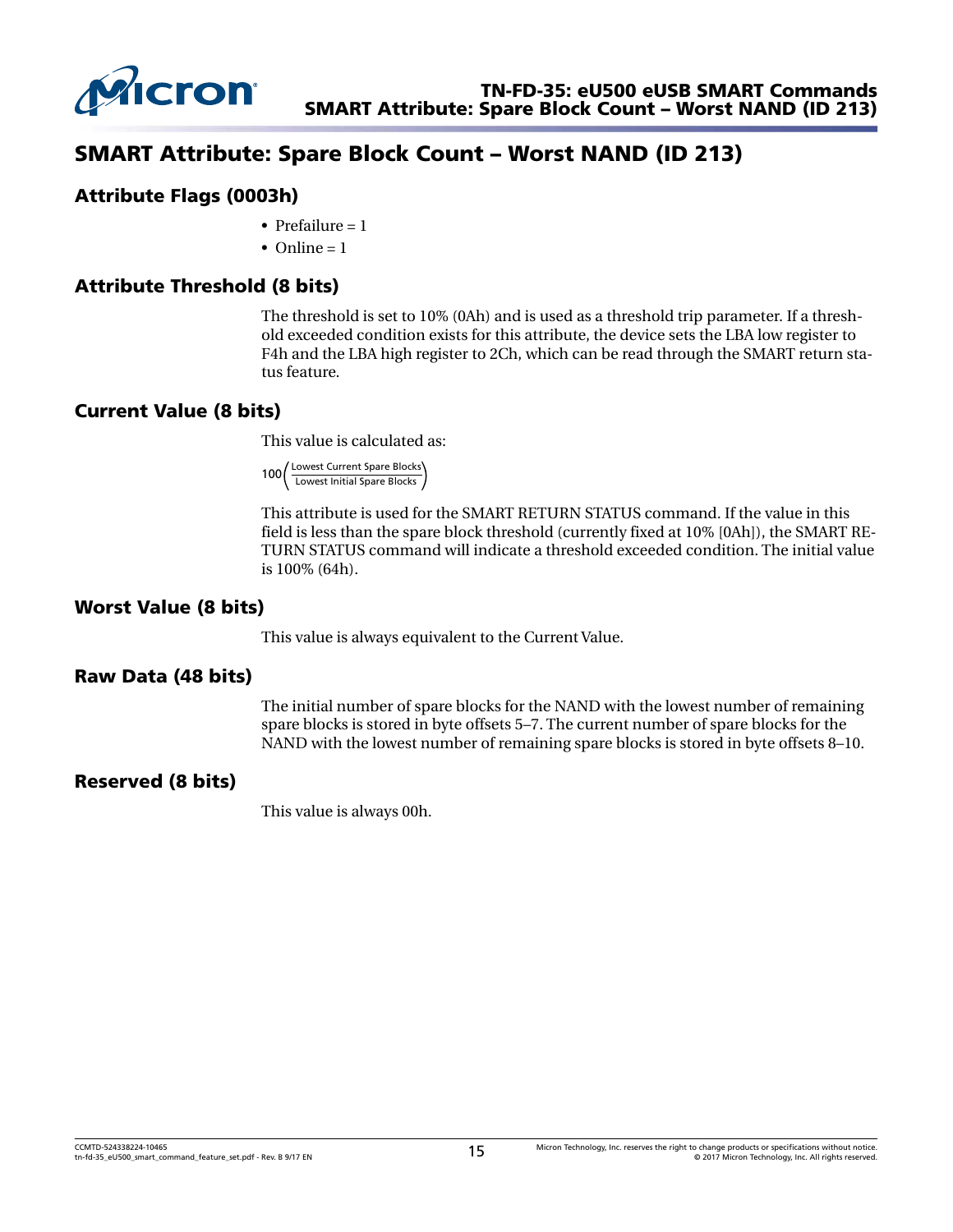

# SMART Attribute: Anchor Block Status (ID 214)

## Attribute Flags (0002h)

- Advisory =  $0$
- Online  $= 1$

## Attribute Threshold (8 bits)

Threshold is set to 00h and not used as a threshold trip parameter.

#### Current Value (8 bits)

This value is always 100% (64h).

#### Worst Value (8 bits)

This value is always 100% (64h).

#### Raw Data (48 bits)

This attribute reports the number of times the anchor block of the card has been rewritten, either by the anchor block repair routine or by a firmware update stored in byte offsets 5–8.

#### Reserved (8 bits)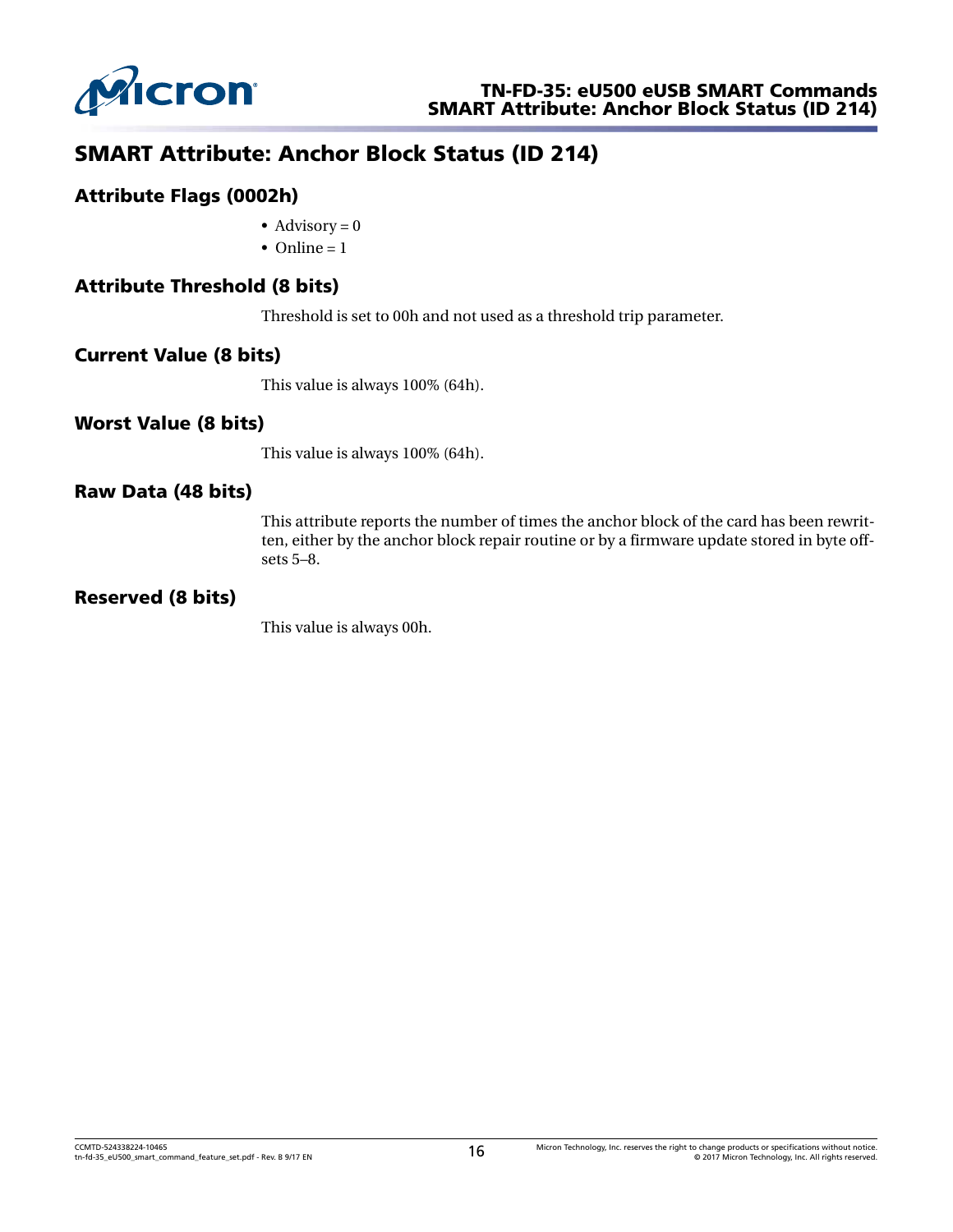

# SMART Attribute: Erase Count (ID 229)

#### Attribute Flags (0002h/0003h)

- Advisory =  $0$ /Prefailure = 1
- Online  $= 1$

## Attribute Threshold (8 bits)

Threshold is set to 10% (0Ah) and is used as a threshold trip parameter. If a threshold exceeded condition exists for this attribute, the device sets the LBA low register to F4h and the LBA high register to 2Ch, which can be read through the SMART return status feature.

#### Current Value (8 bits)

This value is an estimate of the remaining percentage of card life based on the number of flash block erases compared to the target number of erase cycles per block. If the value in this field is less than the erase count threshold (currently fixed at 10% [0Ah]), the SMART RETURN STATUS command indicates a threshold exceeded condition. The initial value is 100% (64h).

#### Worst Value (8 bits)

This value is always equivalent to the Current Value.

#### Raw Data (48 bits)

This value is the estimated total number of all block erases; all byte offsets 5–10 are used in this field.

#### Reserved (8 bits)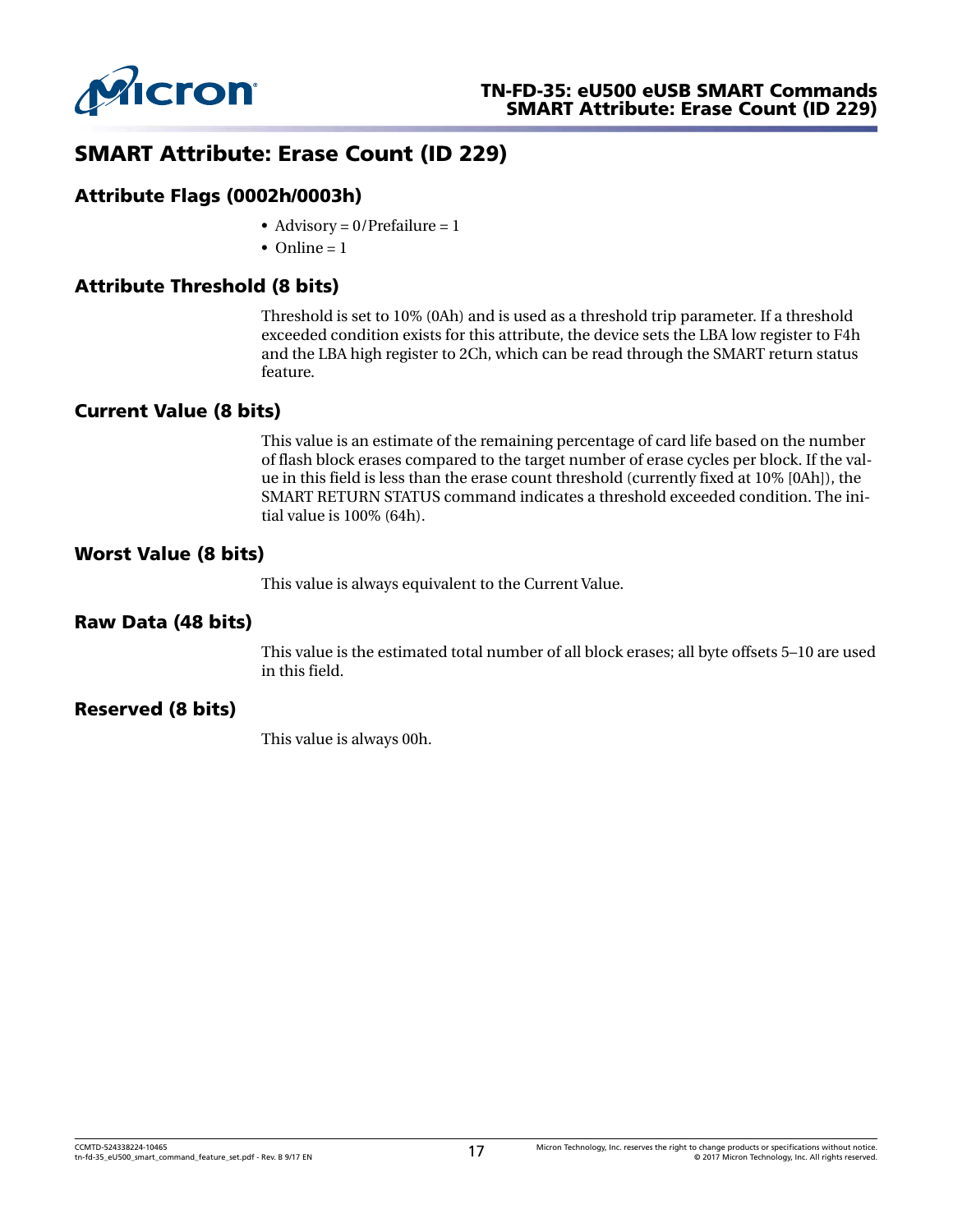

# SMART Attribute: Total Number of Reads (ID 232)

#### Attribute Flags (0002h)

- Advisory =  $0$
- Online  $= 1$

## Attribute Threshold (8 bits)

Threshold is set to 00h and not used as a threshold trip parameter.

#### Current Value (8 bits)

This value is always 100% (64h).

#### Worst Value (8 bits)

This value is always 100% (64h).

#### Raw Data (48 bits)

This value is the total number of all NAND READ commands; all byte offsets 5–10 are used in this field.

#### Reserved (8 bits)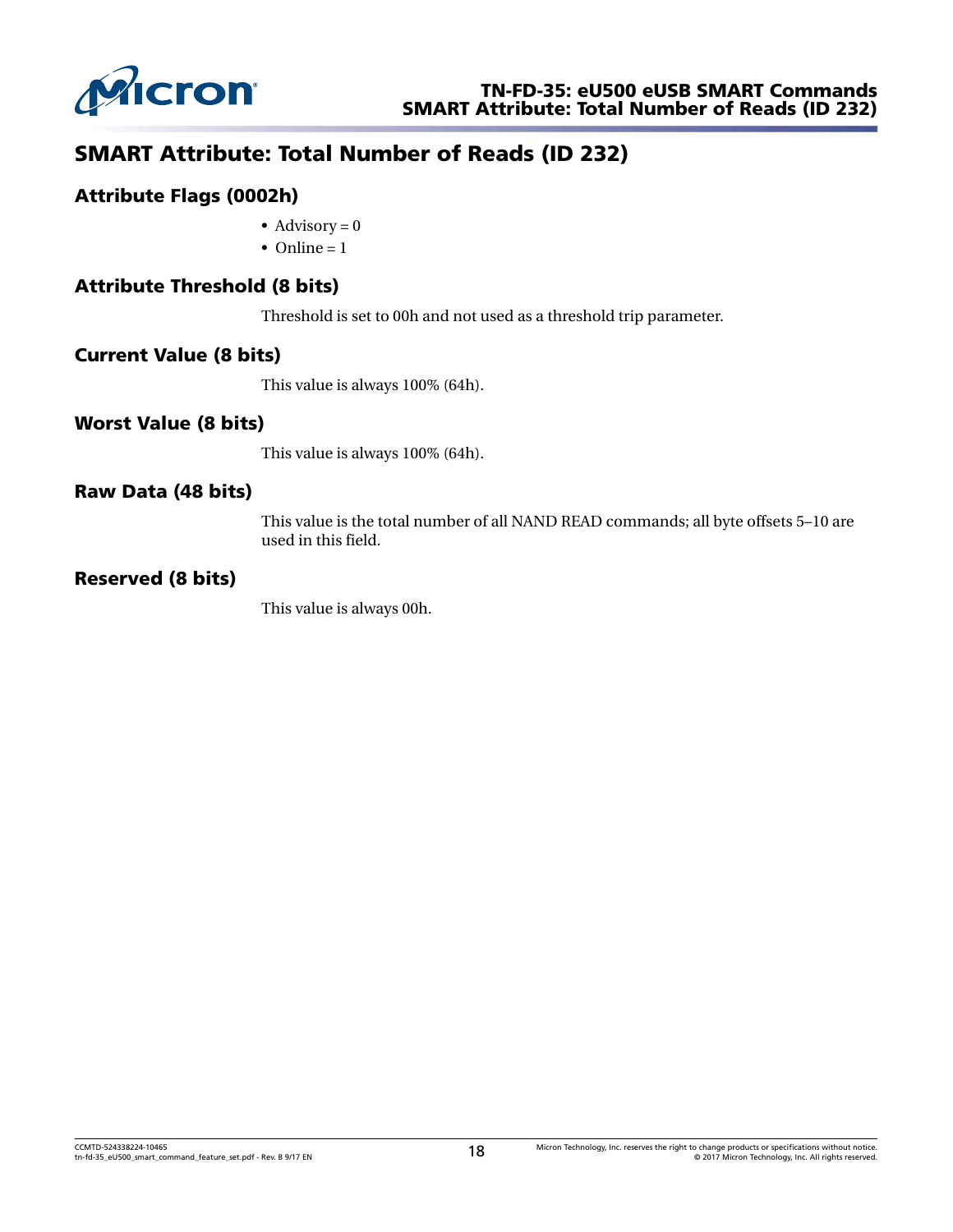

# SMART Attribute: Total Number of LBAs Written (ID 241)

#### Attribute Flags (0002h)

- Advisory  $= 0$
- Online  $= 1$

#### Attribute Threshold (8 bits)

Threshold is set to 00h and not used as a threshold trip parameter.

#### Current Value (8 bits)

This value is always 100% (64h).

#### Worst Value (8 bits)

This value is always 100% (64h).

#### Raw Data (48 bits)

This value is the total amount of all data written in units of 32MB (total number of LBAs written/65536 sectors); this value can be converted to terabytes written by dividing the raw attribute value by  $2^{15}$ . All byte offsets 5–10 are used in this field.

#### Reserved (8 bits)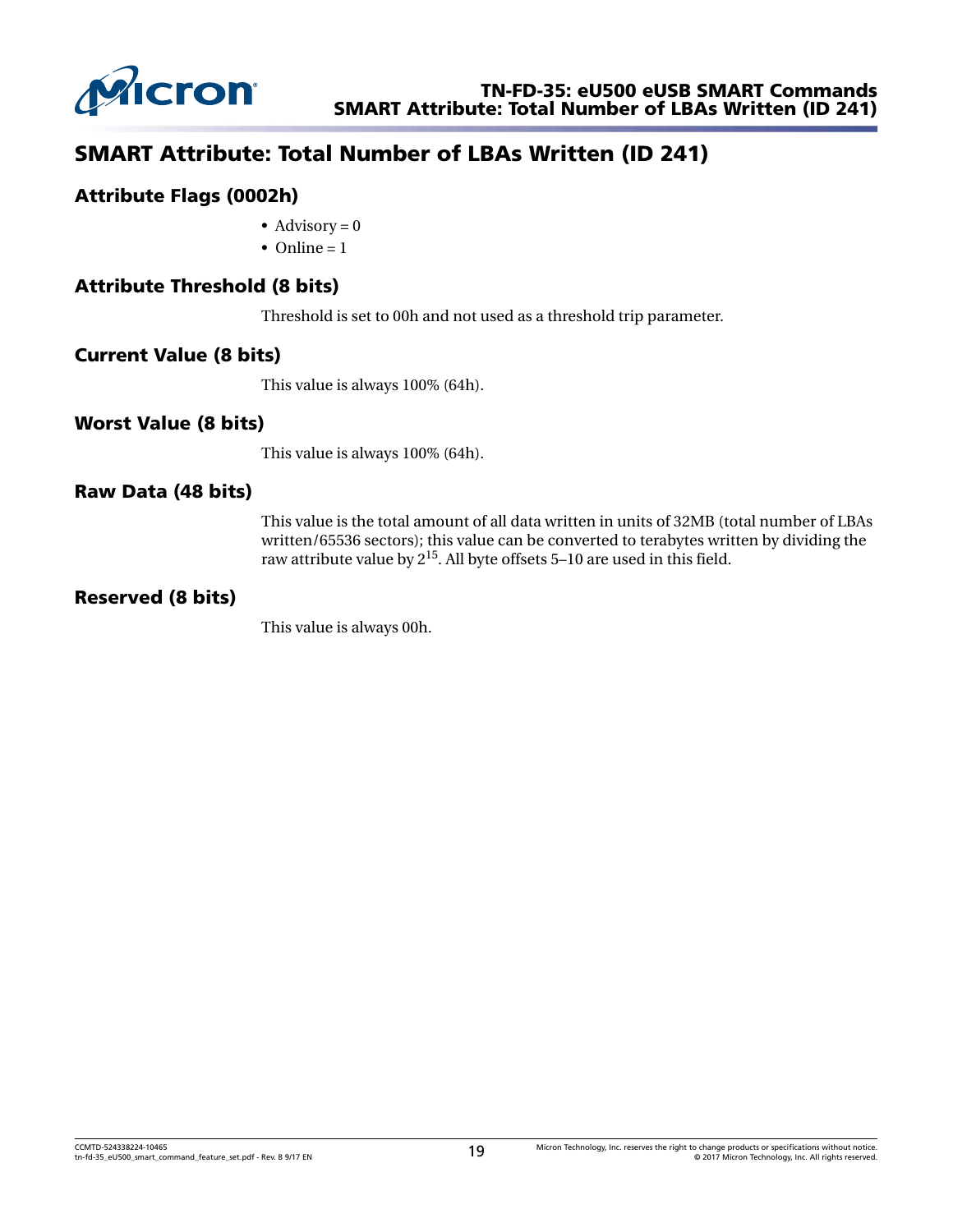

# SMART Attribute: Total Number of LBAs Read (ID 242)

#### Attribute Flags (0002h)

- Advisory  $= 0$
- Online  $= 1$

#### Attribute Threshold (8 bits)

Threshold is set to 00h and not used as a threshold trip parameter.

#### Current Value (8 bits)

This value is always 100% (64h).

#### Worst Value (8 bits)

This value is always 100% (64h).

#### Raw Data (48 bits)

This value is the total number of disk reads in units of 32MB (total number of LBAs read/65536 sectors); this value can be converted to terabytes read by dividing the raw attribute value by 215. All byte offsets 5–10 are used in this field.

#### Reserved (8 bits)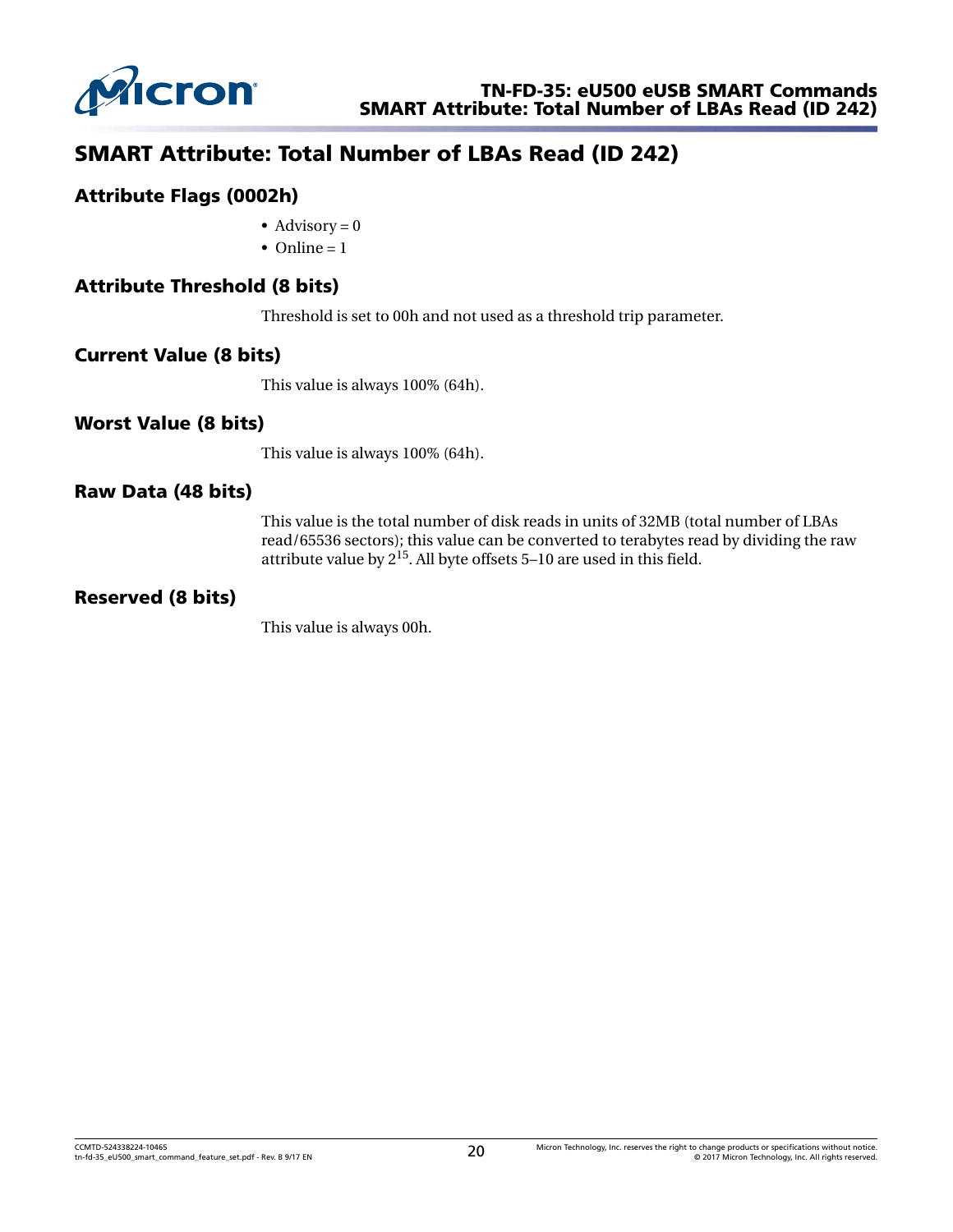

# Reference

T13/2061-D, "Information technology - ATA/ATAPI Command Set - 3 (ACS-3)," Revision 5, American National Standard of Accredited Standards Committee INCITS, October 28, 2013.